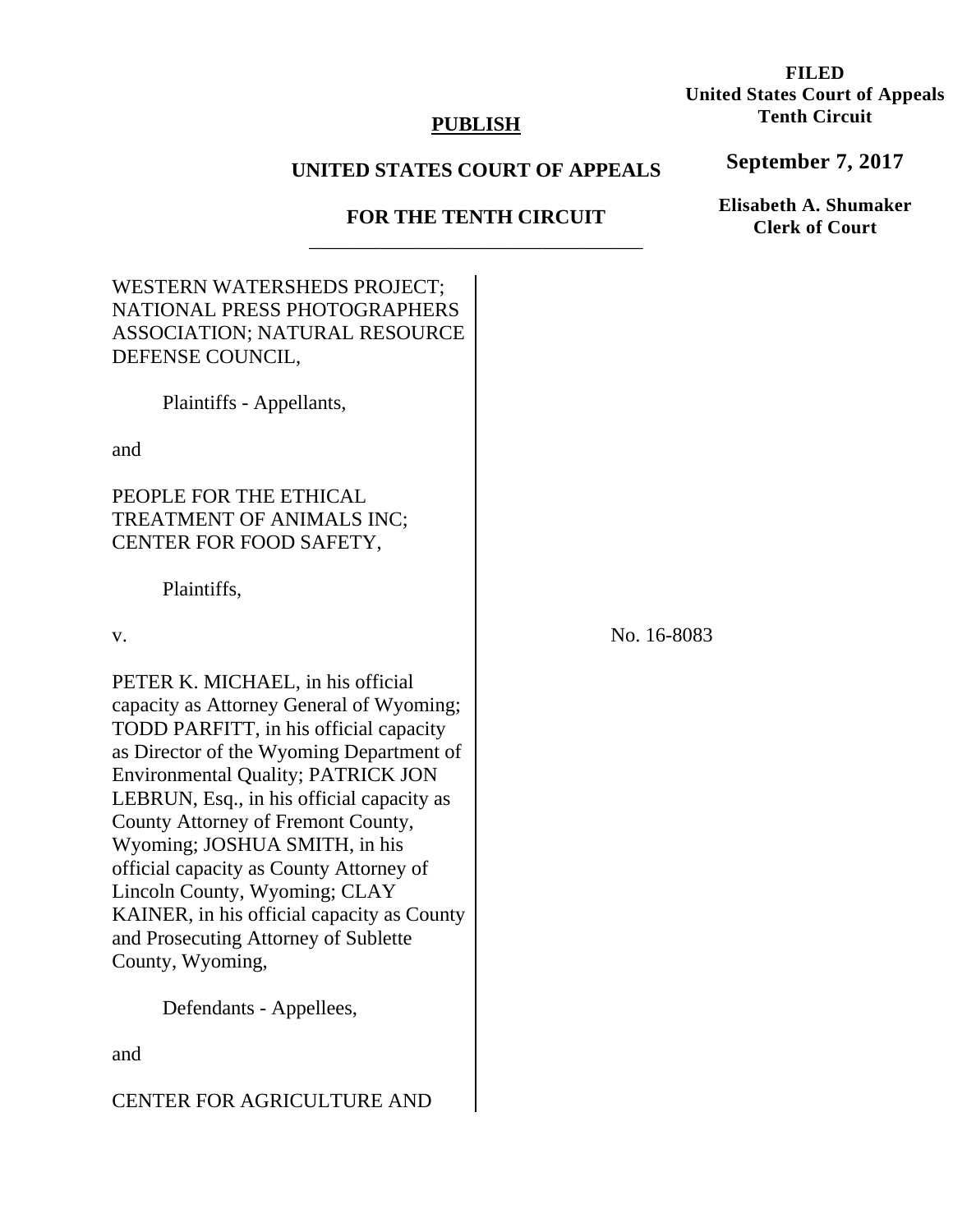### FOOD SYSTEMS; FIRST AMENDMENT LEGAL SCHOLARS,

Amici Curiae.

# **Appeal from the United States District Court for the District of Wyoming (D.C. No. 2:15-CV-00169-SWS)**

\_\_\_\_\_\_\_\_\_\_\_\_\_\_\_\_\_\_\_\_\_\_\_\_\_\_\_\_\_\_\_\_\_

\_\_\_\_\_\_\_\_\_\_\_\_\_\_\_\_\_\_\_\_\_\_\_\_\_\_\_\_\_\_\_\_\_

David S. Muraskin, Public Justice, P.C., Washington, D.C. (Leslie A. Brueckner, Public Justice, P.C., Oakland, California, Justin Marceau, University of Denver Sturm College of Law, Denver, Colorado, Deepak Gupta, Gupta Wessler, PLLC, Washington, D.C., Michael E. Wall, San Francisco, California, Margaret Hsieh, Natural Resources Defense Council, New York, New York, and Reed Zars, Laramie, Wyoming, with him on the briefs), for Plaintiffs-Appellants.

Erik E. Petersen (James Kaste, with him on the brief), Office of the Attorney General for the State of Wyoming, Cheyenne, Wyoming, for Peter K. Michael and Todd Parfitt, Defendants-Appellees.

Matt Gaffney, Chief Deputy Sublette County and Prosecuting Attorney, Pinedale, Wyoming, filed a brief for Clay Kainer, Defendant-Appellee.

Richard Rideout, Law Office of Richard Rideout, PC, Cheyenne, Wyoming, filed a brief for Joshua Smith and Patrick Jon LeBrun, Defendants-Appellees.

Carrie Ann Scrufari, Center for Agriculture and Food Systems, Vermont Law School, South Royalton, Vermont, filed an Amicus Curiae brief for Center for Agriculture and Food Systems.

Alan K. Chen, University of Denver Sturm College of Law, Denver, Colorado, and Edward T. Ramey, Tierney Lawrence, LLC, Denver, Colorado, filed an Amicus Curiae brief for First Amendment Legal Scholars.

\_\_\_\_\_\_\_\_\_\_\_\_\_\_\_\_\_\_\_\_\_\_\_\_\_\_\_\_\_\_\_\_\_

\_\_\_\_\_\_\_\_\_\_\_\_\_\_\_\_\_\_\_\_\_\_\_\_\_\_\_\_\_\_\_\_\_

\_\_\_\_\_\_\_\_\_\_\_\_\_\_\_\_\_\_\_\_\_\_\_\_\_\_\_\_\_\_\_\_\_

Before **LUCERO**, **McKAY**, and **HARTZ**, Circuit Judges.

**LUCERO**, Circuit Judge.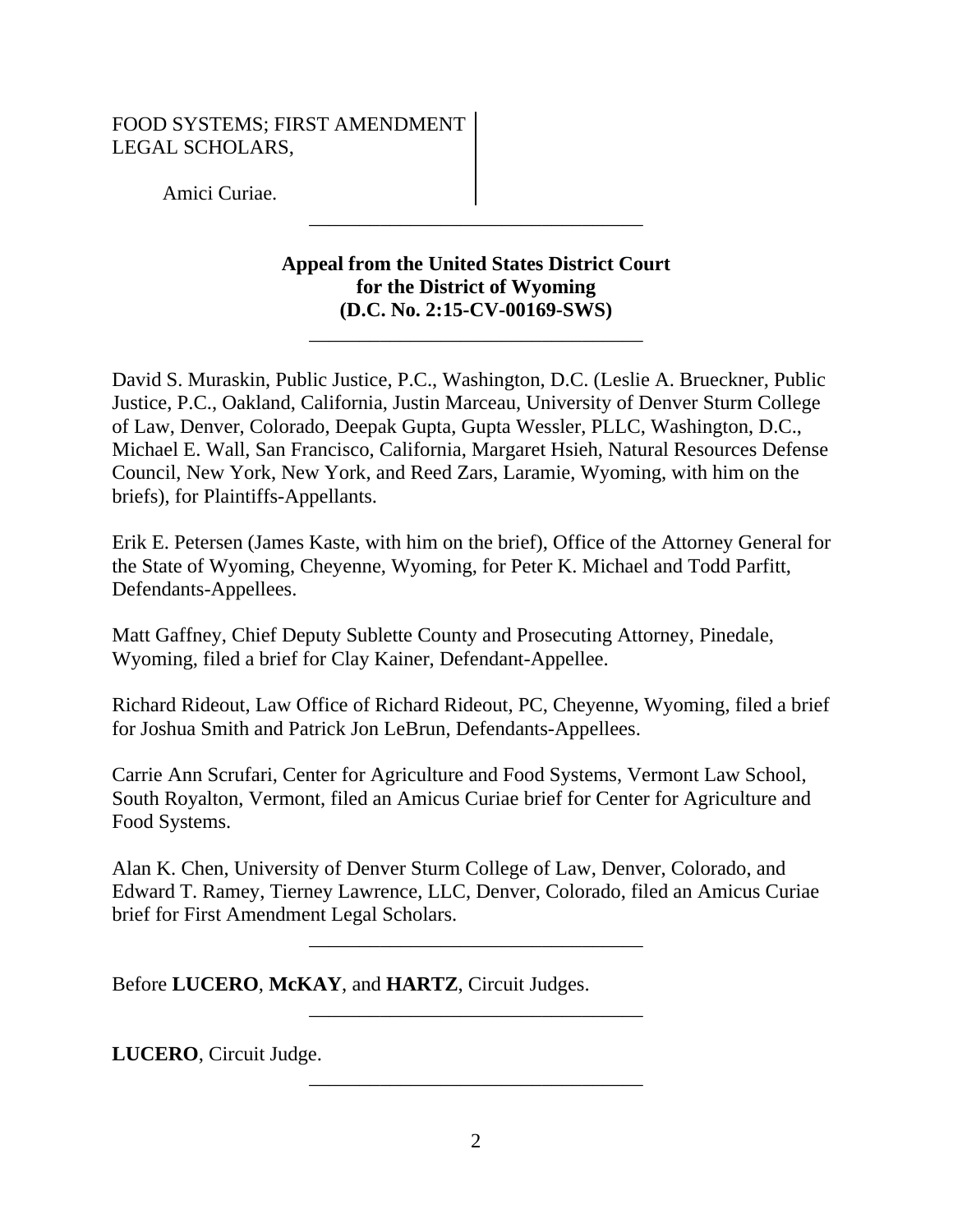In addition to its generally applicable law of trespass, the State of Wyoming has enacted a pair of statutes imposing civil and criminal liability upon any person who "[c]rosses private land to access adjacent or proximate land where he collects resource data." Wyo. Stat.  $\S$ § 6-3-414(c); 40-27-101(c). In light of the broad definitions provided in the statutes, the phrase "collects resource data" includes numerous activities on public lands, such as writing notes on habitat conditions, photographing wildlife, or taking water samples, so long as an individual also records the location from which the data was collected. See  $\S$ § 6-3-414(e)(i), (iv); 40-27- $101(h)(i)$ , (iii).

We conclude that the statutes regulate protected speech under the First Amendment and that they are not shielded from constitutional scrutiny merely because they touch upon access to private property. Although trespassing does not enjoy First Amendment protection, the statutes at issue target the "creation" of speech by imposing heightened penalties on those who collect resource data. See Sorrell v. IMS Health Inc., 564 U.S. 552, 570 (2011). Exercising jurisdiction under 28 U.S.C. § 1291, we reverse and remand.

#### **I**

Wyoming has long prohibited trespass as a matter of both criminal and civil law. See Wyo. Stat. § 6-3-303 (criminal trespass); Edgcomb v. Lower Valley Power & Light, Inc., 922 P.2d 850, 859 (Wyo. 1996) (civil trespass). Criminal trespass occurs when an individual enters or remains on the property of another with knowledge or subsequent notification that he is not authorized to do so. § 6-3-303(a).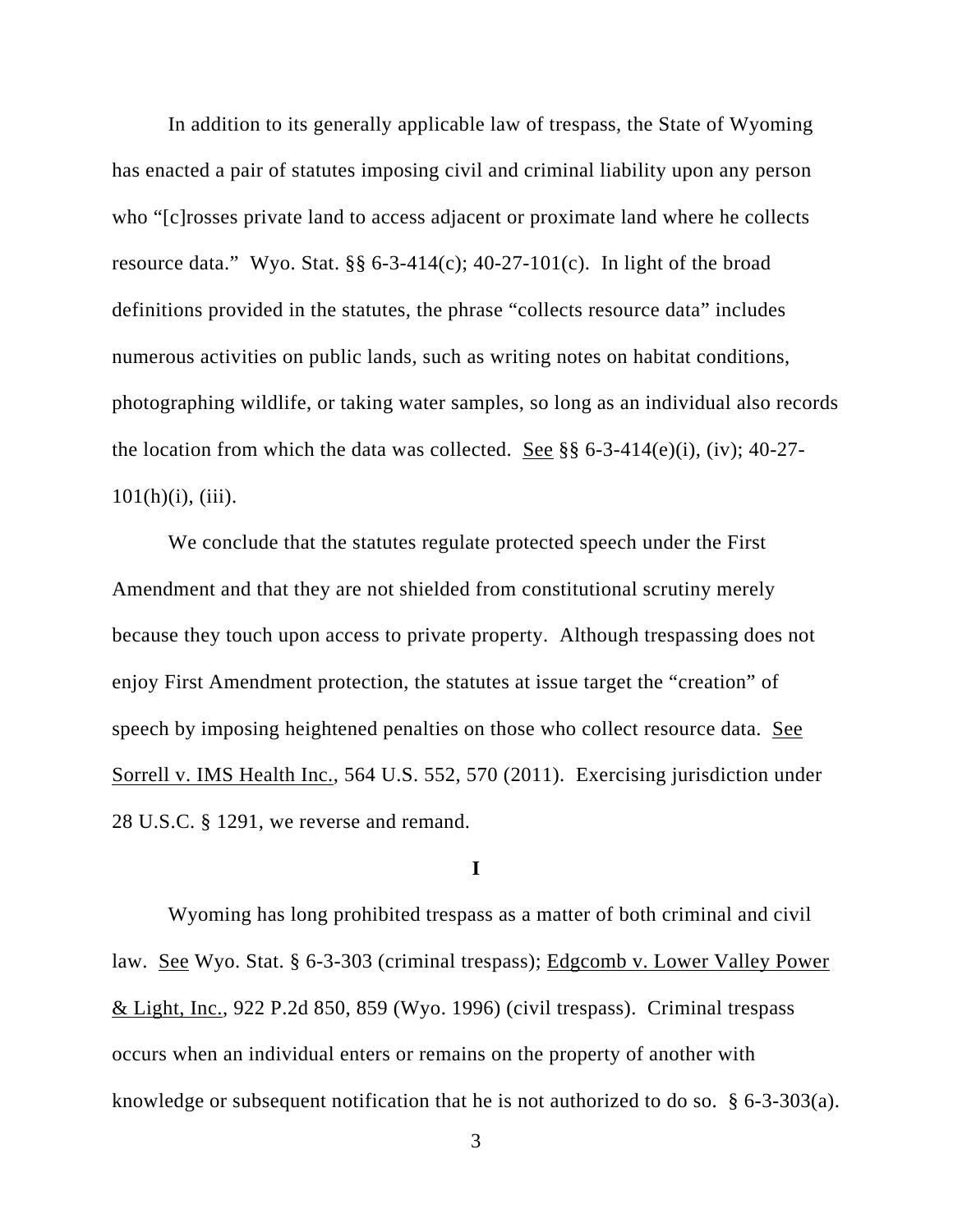One convicted of criminal trespass is subject to not more than six months' imprisonment and a \$750 fine. § 6-3-303(b). For civil trespass, Wyoming generally follows the Restatement (Second) of Torts. See, e.g., Goforth v. Fifield, 352 P.3d 242, 249 (Wyo. 2015); Edgcomb, 922 P.2d at 859; Thunder Hawk ex rel. Jensen v. Union Pac. R. Co., 844 P.2d 1045, 1049 (Wyo. 1992).

In 2015, Wyoming enacted a pair of statutes that prohibited individuals from entering "open land for the purpose of collecting resource data" without permission from the owner. Wyo. Stat. §§ 6-3-414 (2015); 40-27-101 (2015). The statutes were largely identical, with one imposing criminal punishment, § 6-3-414(c) (2015), and the other imposing civil liability,  $\S$  40-27-101(c) (2015). "Resource data" was defined as "data relating to land or land use," including that related to "air, water, soil, conservation, habitat, vegetation or animal species." § 6-3-414(d)(iv) (2015). And the term "collect" was defined as requiring two elements: (1) taking a "sample of material" or a "photograph," or "otherwise preserv[ing] information in any form" that is (2) "submitted or intended to be submitted to any agency of the state or federal government." § 6-3-414(d)(i) (2015).<sup>1</sup> Information obtained in violation of these provisions could not be used in any proceeding other than an action under the statutes themselves. §§ 6-3-414(e) (2015); 40-27-101(d) (2015). The statutes also required government agencies to expunge data collected in violation of their provisions and

<sup>&</sup>lt;u>1</u>  $<sup>1</sup>$  In the 2015 version of the laws, these definitions appeared only in the</sup> criminal statute. However, the parties and the district court agreed that the definitions applied to both statutes.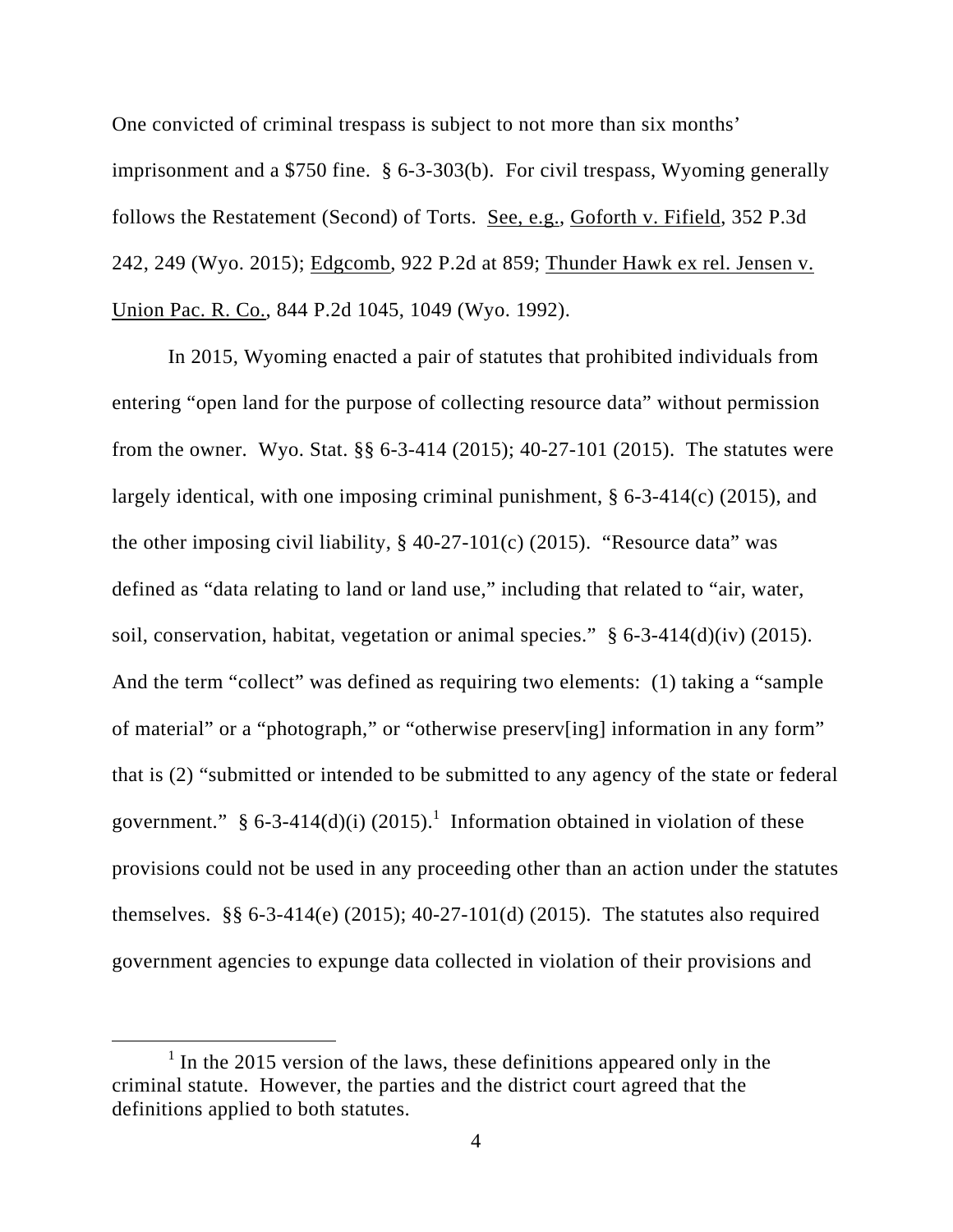forbade the agencies from considering such data "in determining any agency action." §§ 6-3-414(f) (2015); 40-27-101(f) (2015).

The 2015 criminal statute imposed heightened penalties above and beyond Wyoming's general trespass provision. It provided a maximum term of imprisonment of one year and a  $$1,000$  fine for first time offenders.  $§ 6-3-414(c)(i)$ (2015). Repeat offenders faced a mandatory minimum ten days' imprisonment, a maximum of one year, and a \$5,000 fine.  $§ 6-3-414(c)(ii) (2015)$ . The 2015 civil statute imposed liability for proximate damages and "litigation costs," including attorneys' fees. § 40-27-101(c) (2015).

Plaintiffs, who are advocacy organizations, filed suit to challenge the 2015 statutes. They argued that the statutes violated the Free Speech and Petition Clauses of the First Amendment, the Equal Protection Clause of the Fourteenth Amendment, and were preempted by federal law. Defendants moved to dismiss. Granting the motion in part and denying it in part, the district court held that plaintiffs had stated plausible free speech, petition, and equal protection claims, but failed to state a preemption claim.

After the district court's decision, Wyoming amended the two statutes. Wyo. Stat. §§ 6-3-414 (2016); 40-27-101 (2016).<sup>2</sup> The revised statutes continue to impose heightened criminal punishment, § 6-3-414, and civil liability, § 40-27-101. But the amendments eliminate reference to "open lands" and instead penalize any individual who without authorization: (1) enters private land "for the purpose of collecting

 <sup>2</sup>  $^{2}$  All citations, infra, refer to the 2016 revised statutes.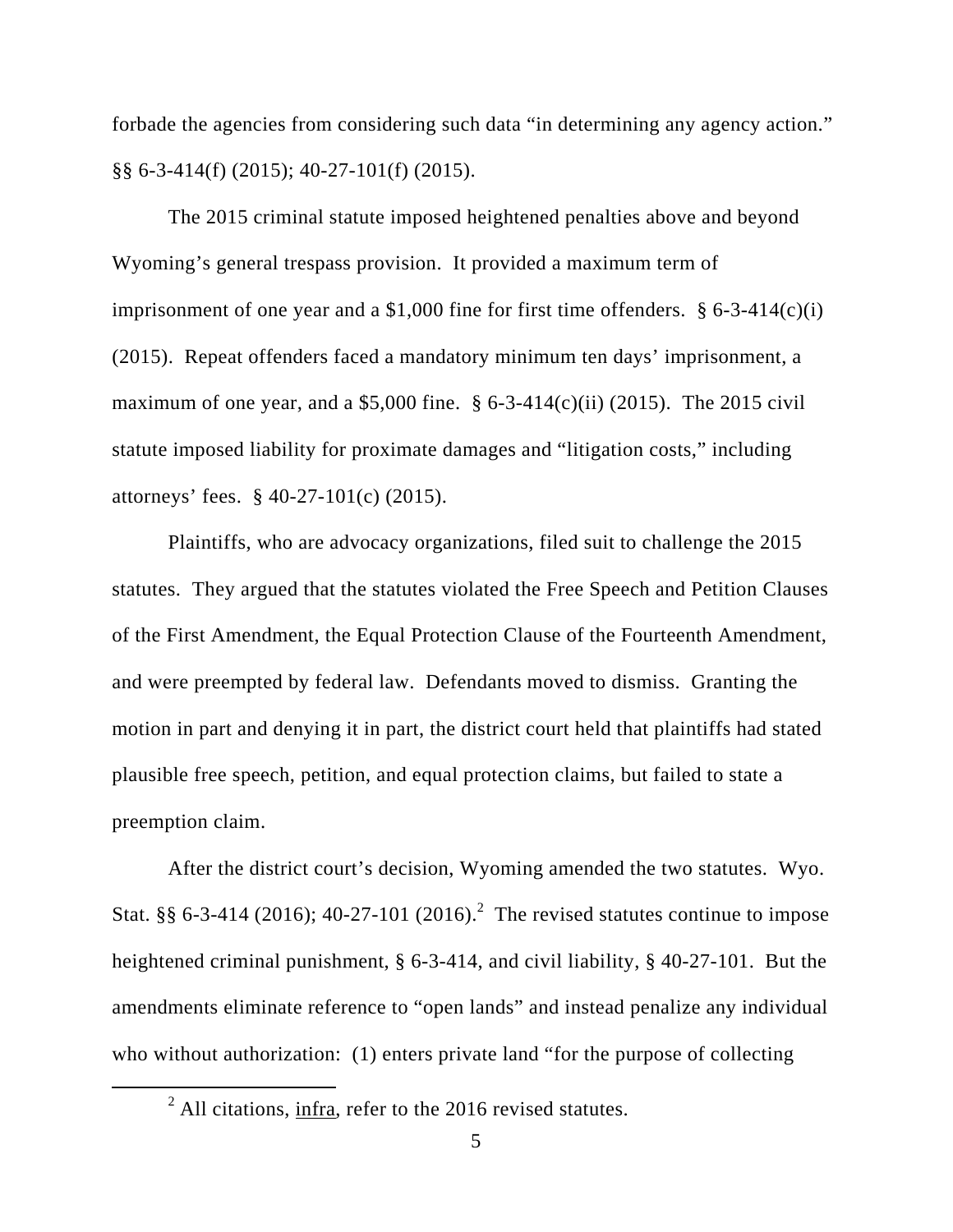resource data"; (2) enters private land and "collects resource data"; or (3) "crosses private land to access adjacent or proximate land where he collects resource data."  $\S$ § 6-3-414(a)-(c); 40-27-101(a)-(c). Under the current version of the statutes, there is no requirement that resource data be submitted to, or intended to be submitted, to a government agency. Instead, the term "collect" now means: (1) "to take a sample of material" or "acquire, gather, photograph or otherwise preserve information in any form"; and (2) "recording . . . a legal description or geographical coordinates of the location of the collection."  $\S$ § 6-3-414(e)(i); 40-27-101(h)(i).

Plaintiffs amended their complaint to challenge the 2016 statutes, re-alleging free speech and equal protection claims. Defendants again moved to dismiss. This time, the district court granted the motion in full. It concluded that the revised version of the statutes did not implicate protected speech. Plaintiffs timely appealed. $3$ 

#### **II**

We review de novo the district court's grant of a motion to dismiss under Fed. R. of Civ. P. 12(b)(6). Leverington v. City of Colo. Springs, 643 F.3d 719, 723 (10th Cir. 2011). In doing so, we "assume the truth of all well-pleaded facts in the complaint, and draw all reasonable inferences therefrom in the light most favorable to the plaintiffs." Id. (quotation omitted).

 $\frac{1}{3}$  $3$  Only three of the original five plaintiffs—the Western Watersheds Project, the National Press Photographers Association, and the Natural Resource Defense Council—appealed. For ease of reference, we refer to those three as "plaintiffs" throughout.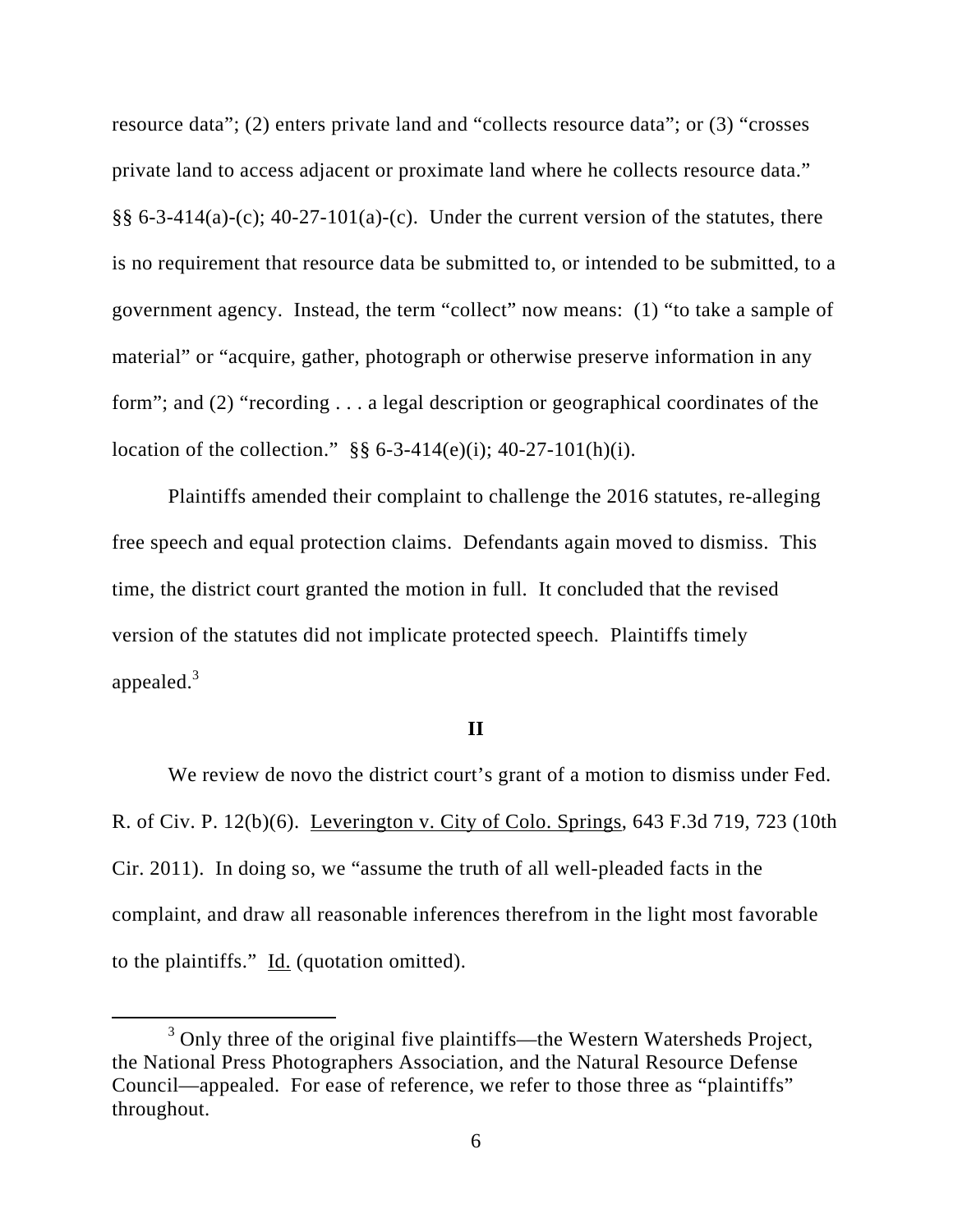On appeal, plaintiffs challenge only the district court's ruling regarding

subsections (c) of the statutes under the Free Speech Clause of the First Amendment.

Those provisions state:

(c) A person [is guilty of trespassing/commits a civil trespass] to access adjacent or proximate land if he:

(i) Crosses private land to access adjacent or proximate land where he collects resource data; and

(ii) Does not have:

(A) An ownership interest in the real property or, statutory, contractual or other legal authorization to cross the private land; or (B) Written or verbal permission of the owner, lessee or agent of the owner to cross the private land.

§§ 6-3-414(c); 40-27-101(c).

### **A**

In granting defendants' motion to dismiss, the district court concluded that the statutes do not regulate protected First Amendment activity. See Cornelius v. NAACP Legal Def. & Educ. Fund, Inc., 473 U.S. 788, 797 (1985) (if the regulated activity is not speech protected by the First Amendment, a court "need go no further"). It relied on Supreme Court precedent holding that individuals generally do not have a First Amendment right to engage in speech on the private property of others. See Hudgens v. NLRB, 424 U.S. 507, 520-21 (1976) (holding picketers "did not have a First Amendment right to enter [a privately owned] shopping center for the purpose of advertising their strike"); Lloyd Corp., Ltd. v. Tanner, 407 U.S. 551, 568 (1972) (noting the "Court has never held that a trespasser or an uninvited guest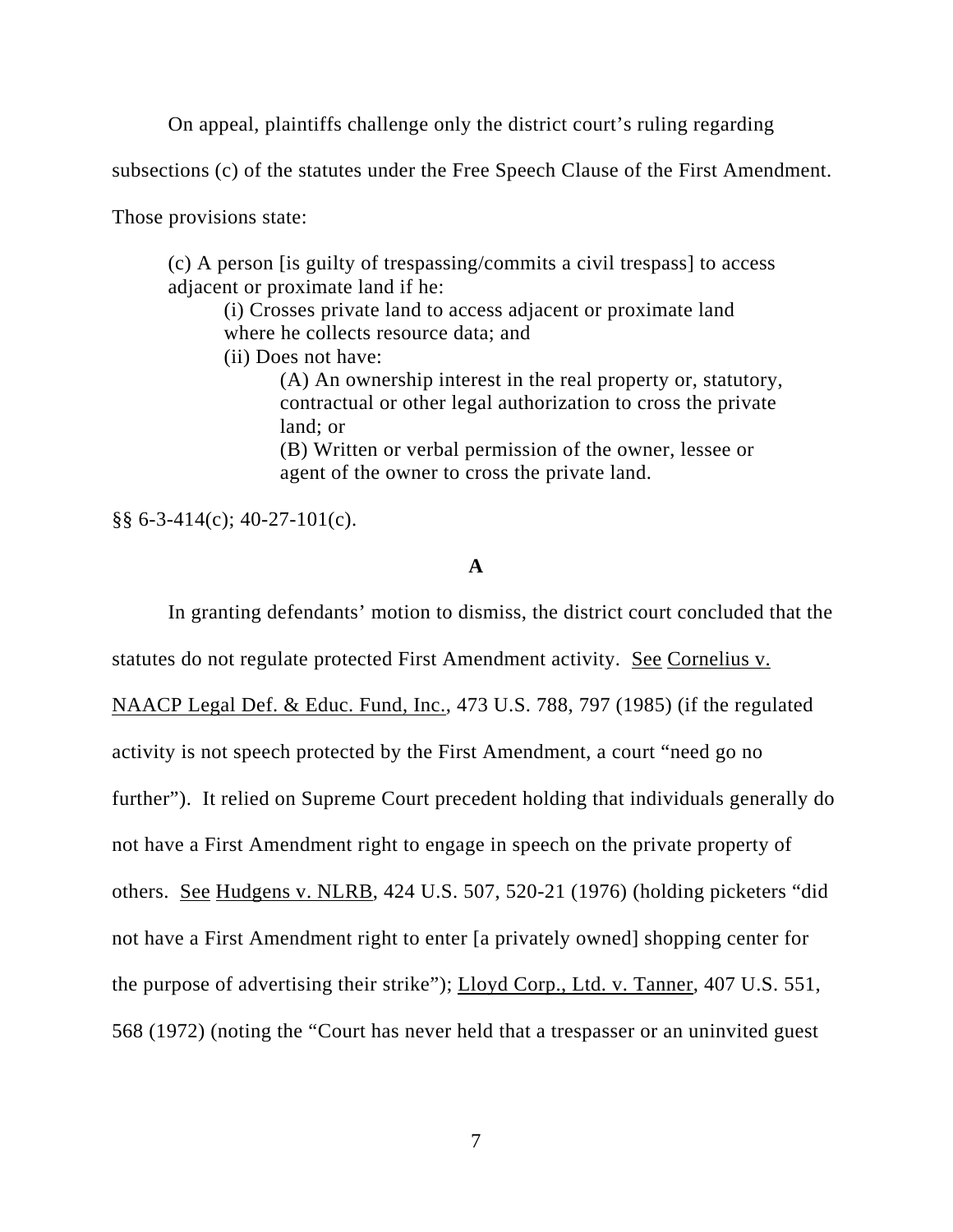may exercise general rights of free speech on property privately owned and used nondiscriminatorily for private purposes only").

Although subsections (a) and (b) of the statutes govern actions on private property, the district court was mistaken in focusing on these cases with respect to subsections (c). Under a plain text reading, those subsections regulate activity on public property. Provided that such land is adjacent or proximate to private property, subsections (c) apply to the collection of resource data on public land.  $\S$ § 6-3-414(c);  $40-27-101(c)$ . This reading is supported by the fact that subsections (b) already penalize unauthorized individuals who collect resource data on private land. §§ 6-3- 414(b); 40-27-101(b); see Rodriguez v. Casey, 50 P.3d 323, 327 (Wyo. 2002) ("Each word of a statute is to be afforded meaning, with none rendered superfluous."). In challenging subsections (c), plaintiffs do not assert a right to engage in activity on private land, as was the case in Hudgens and Lloyd Corp. Instead, they claim that subsections (c) prohibit them from engaging in protected speech that would be otherwise permissible on public property.

Defendants counter that the statutes regulate conduct on public land only if an individual first trespasses on private land. They characterize plaintiffs' argument as asserting a right to trespass. That framing misstates the issue. In considering a statute, we must view it in context and in light of related statutes. See United States v. Ko, 739 F.3d 558, 560 (10th Cir. 2014). Wyoming already prohibits trespass in general, albeit with lesser penalties than provided for in the statutes at issue. See § 6-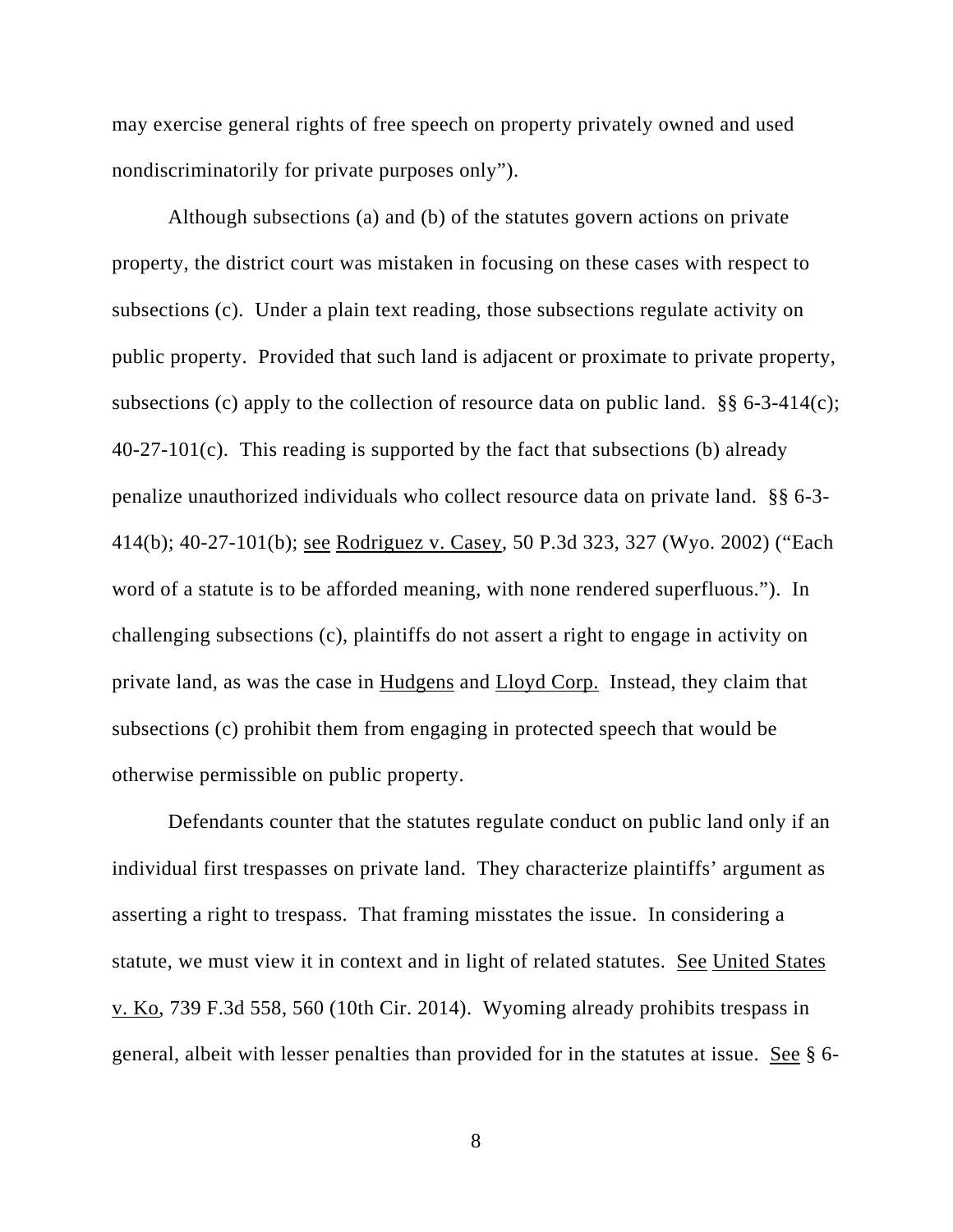$3-303<sup>4</sup>$  Thus, the effect of the challenged provisions is to increase a pre-existing penalty for trespassing if an individual subsequently collects resource data from public land. Plaintiffs challenge this differential treatment. To determine if such provisions are subject to scrutiny under the First Amendment, the question is not whether trespassing is protected conduct, but whether the act of collecting resource data on public lands qualifies as protected speech. See Minneapolis Star & Tribune Co. v. Minn. Com'r of Revenue, 460 U.S. 575, 592 (1983) ("We have long recognized that even regulations aimed at proper governmental concerns can restrict unduly the exercise of rights protected by the First Amendment.").

The fact that one aspect of the challenged statutes concerns private property does not defeat the need for First Amendment scrutiny. In Watchtower Bible & Tract Society of New York, Inc. v. Village of Stratton, 536 U.S. 150 (2002), the Supreme Court applied the First Amendment to a law regulating both access to private

 $\overline{4}$ <sup>4</sup> The challenged criminal statute provides for a maximum of one year imprisonment and a fine of \$1,000,  $\S 6$ -3-414(d)(i), as compared to the general criminal trespassing maximum term of six months and a \$750 fine, § 6-3-303(b). Further, the general criminal trespass statute requires a defendant to have knowledge that he is not authorized to enter or remain on land,  $\S$  6-3-303(a), unlike the challenged statute, which does not contain a mens rea element. We also note that under the challenged civil statute, prevailing plaintiffs are entitled to recover attorneys' fees and costs. § 40-27-101(d). In contrast, parties in Wyoming generally must pay their own attorneys' fees. See Cline v. Rocky Mountain, Inc., 998 P.2d 946, 952 (Wyo. 2000).

Wyoming has also enacted a trespass statute making it a misdemeanor to "enter upon the private property of any person to hunt, fish, collect antlers or horns, or trap without the permission of the owner or person in charge of the property." § 23-3-305(b). However, the maximum penalties for this crime are less than those imposed under the challenged criminal statute.  $\S 23-6-202(a)(v)$  (maximum term of six months' imprisonment).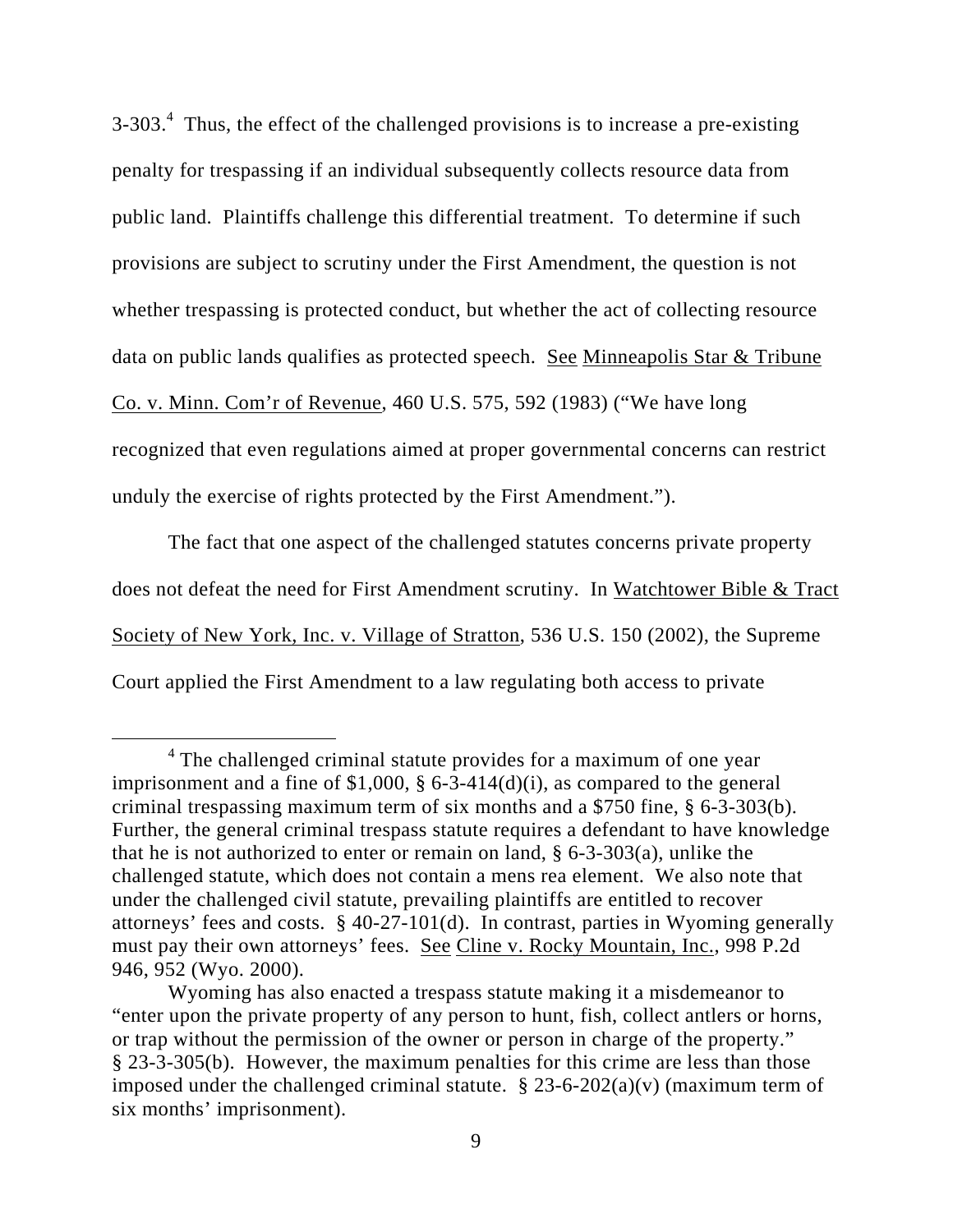property and speech. The ordinance at issue there "prohibit[ed] canvassers from going on private property for the purpose of explaining or promoting any cause, unless they receive[d] a permit and the residents visited [had] not opted for a no solicitation sign." Id. at 165 (quotations omitted). Invalidating the ordinance, the Court explained that although the village identified several important interests at stake, the notion that "a citizen must first inform the government of her desire to speak to her neighbors and then obtain a permit to do so" was "a dramatic departure from our national heritage and constitutional tradition." Id. at 166. We thus consider whether the collection of resource data on public lands is entitled to First Amendment protection.

#### **B**

Wyoming has adopted expansive definitions of "resource data" and "collect." The former covers any "data relating to land or land use," including information about "air, water, soil, conservation, habitat, vegetation or animal species." §§ 6-3- 414(e)(iv); 40-27-101(h)(iii). The latter applies when individuals "take a sample of material" or "acquire, gather, photograph or otherwise preserve information in any form" if those individuals also record the "legal description or geographical coordinates of the location of the collection."  $\S\S 6$ -3-414(e)(i); 40-27-101(h)(i). Accordingly, prohibited acts include the following activities on public land, so long as an individual also records where such data was gathered: collecting water samples, taking handwritten notes about habitat conditions, making an audio recording of one's observation of vegetation, or photographing animals.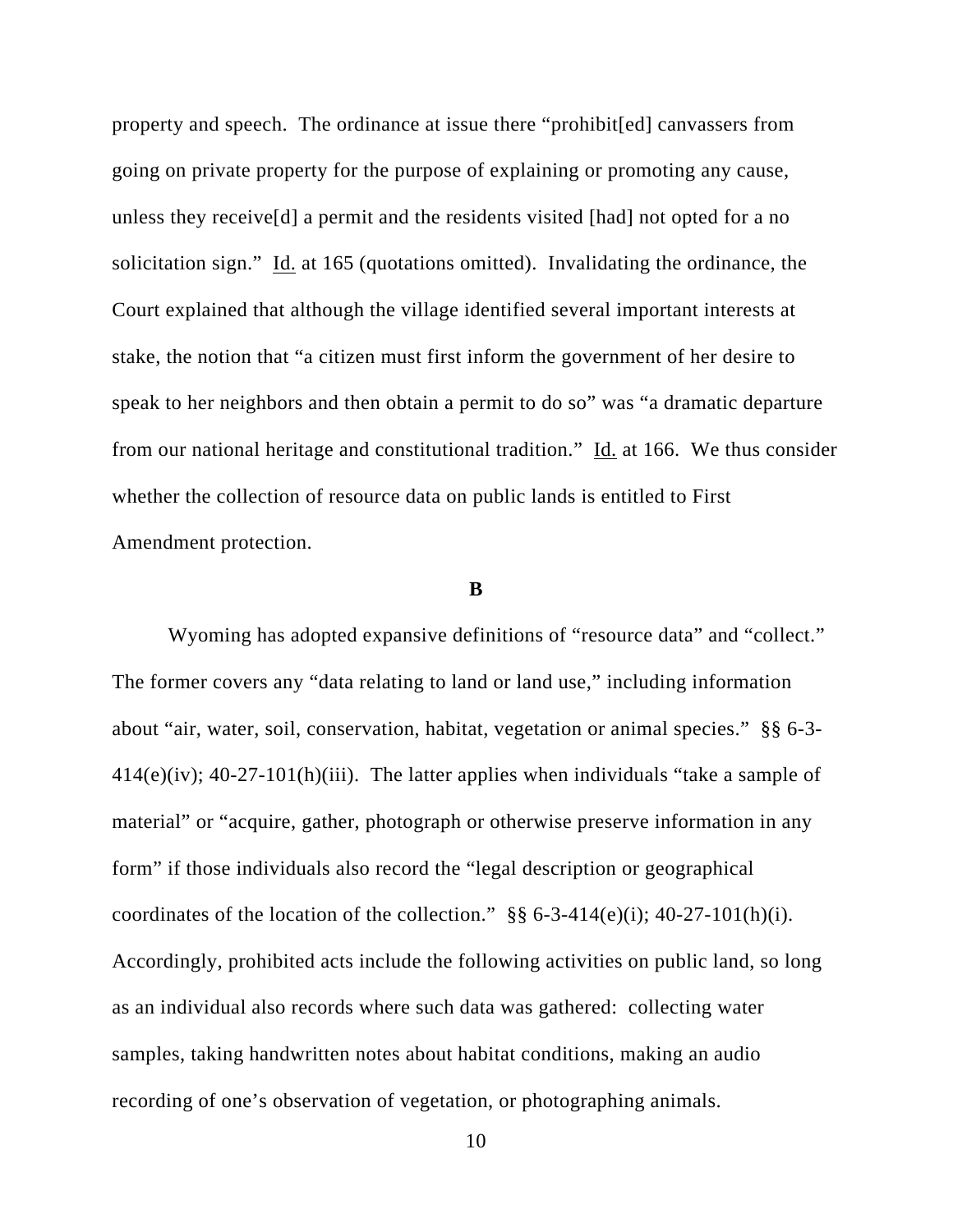Plaintiffs allege that such activities are indispensable to their participation in the formation of public policy. For example, the Western Watersheds Project reports information on water quality, including GPS location data, to the Wyoming Department of Environmental Quality pursuant to the Clean Water Act. Under the Clean Water Act, state agencies must "actively solicit[]" "field data" from the public that can be used to evaluate pollutants in waterways.  $40 \text{ C.F.R.}$  § 130.7(a), (b)(5)(iii). Similarly, the Natural Resources Defense Council has submitted "geotagged" photographs to the U.S. Fish and Wildlife Service in support of a listing petition under the Endangered Species Act. Such petitions must present "substantial scientific" evidence showing that a species is endangered or threatened, which typically includes a record of where the species has been observed. See 16 U.S.C. § 1533(b)(3)(A). Other environmental statutes and regulations likewise require public input in crafting policy. See, e.g., 40 C.F.R. § 1500.1(b) (under the National Environmental Policy Act, federal agencies must consider "[a]ccurate scientific analysis" in making environmental decisions, subject to "public scrutiny"); 43 U.S.C. § 1712(a), (f) (Federal Land Policy and Management Act requires land use plans be developed "with public involvement").

We conclude that plaintiffs' collection of resource data constitutes the protected creation of speech. The Supreme Court has explained that "the creation and dissemination of information are speech within the meaning of the First Amendment." Sorrell, 564 U.S. at 570. "Facts, after all, are the beginning point for much of the speech that is most essential to advance human knowledge and to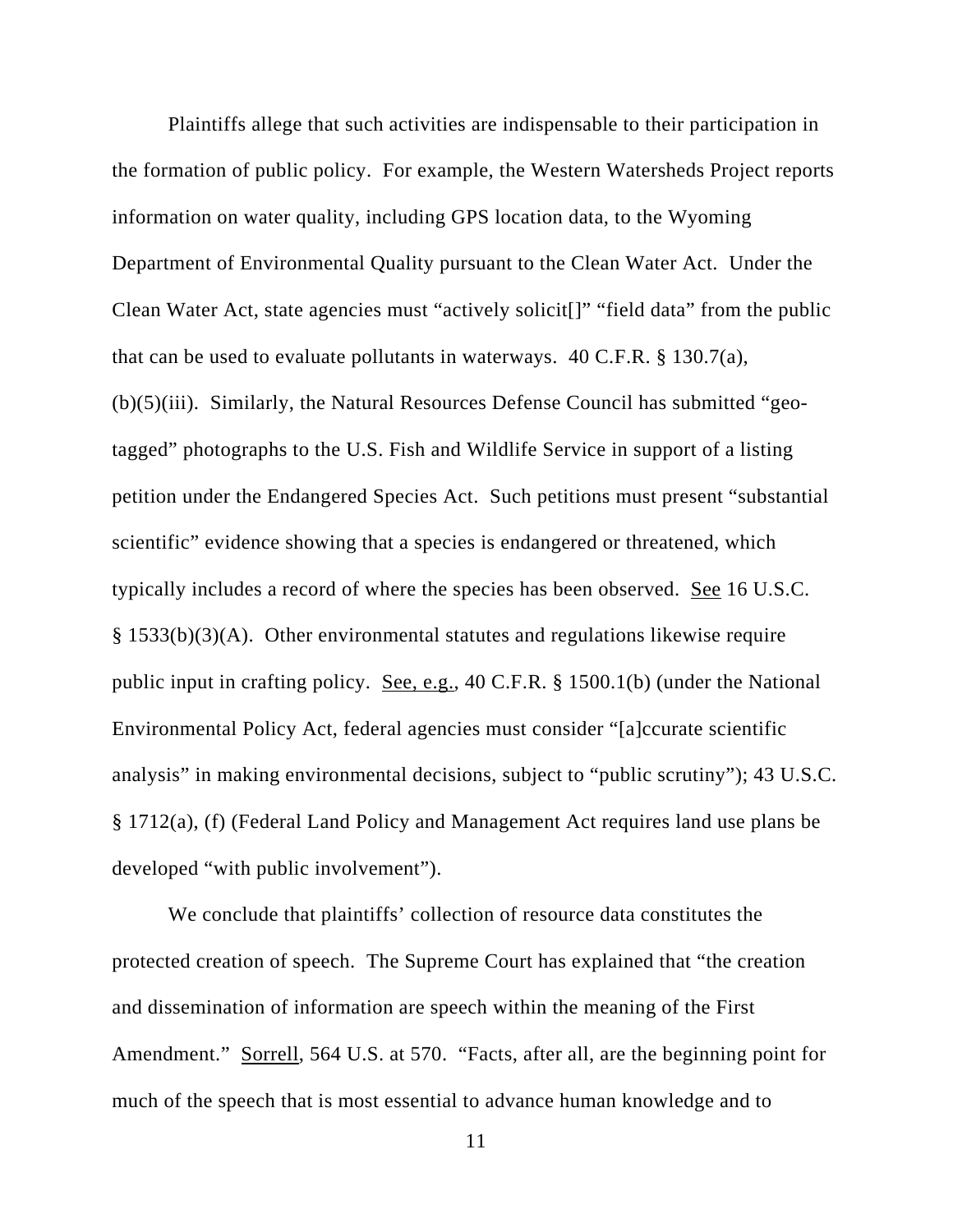conduct human affairs." Id. If the creation of speech did not warrant protection under the First Amendment, the government could bypass the Constitution by "simply proceed[ing] upstream and dam[ming] the source" of speech. Buehrle v. City of Key W., 813 F.3d 973, 977 (11th Cir. 2015). Recognizing this danger, the Supreme Court has repeatedly extended the First Amendment to the creation of speech. See Brown v. Entm't Merchants Ass'n, 564 U.S. 786, 793 n.1 (2011) ("Whether government regulation applies to creating, distributing, or consuming speech makes no difference."); Citizens United v. Fed. Election Comm'n, 558 U.S. 310, 336 (2010) ("Laws enacted to control or suppress speech may operate at different points in the speech process."); Simon & Schuster, Inc. v. Members of N.Y. State Crime Victims Bd., 502 U.S. 105, 118 (1991) (laws that establish a "disincentive to create or publish works" subject to First Amendment scrutiny); see also Anderson v. City of Hermosa Beach, 621 F.3d 1051, 1061 (9th Cir. 2010) (noting the Supreme Court has never "drawn a distinction between the process of creating a form of pure speech (such as writing or painting) and the product of these processes (the essay or the artwork) in terms of the First Amendment protection afforded" (emphasis omitted)).

Applying this principle, several of our sibling circuits have held that the First Amendment protects the recording of officials' conduct in public. See Fields v. City of Phila., \_\_\_ F.3d \_\_\_, 2017 WL 2884391, at \*3 (3d Cir. July 7, 2017) ("The First Amendment protects actual photos, videos, and recordings, and for this protection to have meaning the Amendment must also protect the act of creating that material."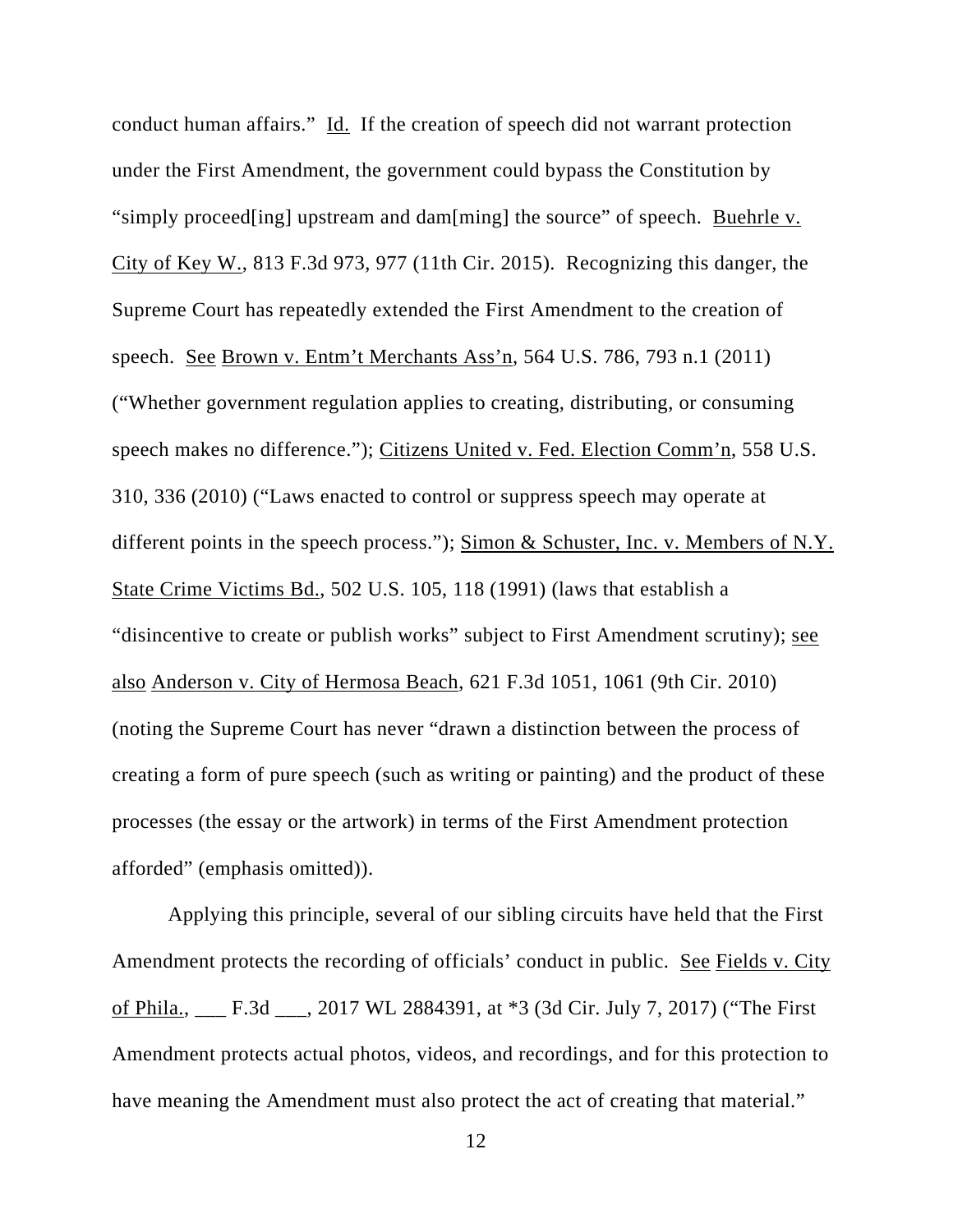(citation omitted)); Turner v. Lieutenant Driver, 848 F.3d 678, 689 (5th Cir. 2017) ("[T]he First Amendment protects the act of making film, as there is no fixed First Amendment line between the act of creating speech and the speech itself." (quotation omitted)); Am. Civil Liberties Union of Ill. v. Alvarez, 679 F.3d 583, 595 (7th Cir. 2012) ("The right to publish or broadcast an audio or audiovisual recording would be insecure, or largely ineffective, if the antecedent act of making the recording is wholly unprotected . . . ."); Glik v. Cunniffe, 655 F.3d 78, 82 (1st Cir. 2011) ("Gathering information about government officials in a form that can readily be disseminated to others serves a cardinal First Amendment interest in protecting and promoting the free discussion of governmental affairs." (quotation omitted)); Smith v. City of Cumming, 212 F.3d 1332, 1333 (11th Cir. 2000) ("The First Amendment protects the right to gather information about what public officials do on public property, and specifically, a right to record matters of public interest."); Fordyce v. City of Seattle, 55 F.3d 436, 439 (9th Cir. 1995) (noting plaintiff's "First Amendment right to film matters of public interest").

Many of the activities covered by the challenged statutes fit comfortably in the speech-creation category recognized in these cases. An individual who photographs animals or takes notes about habitat conditions is creating speech in the same manner as an individual who records a police encounter. See Alvarez, 679 F.3d at 595-96 ("[B]anning photography or note-taking at a public event would raise serious First Amendment concerns; a law of that sort would obviously affect the right to publish the resulting photograph or disseminate a report derived from the notes."). The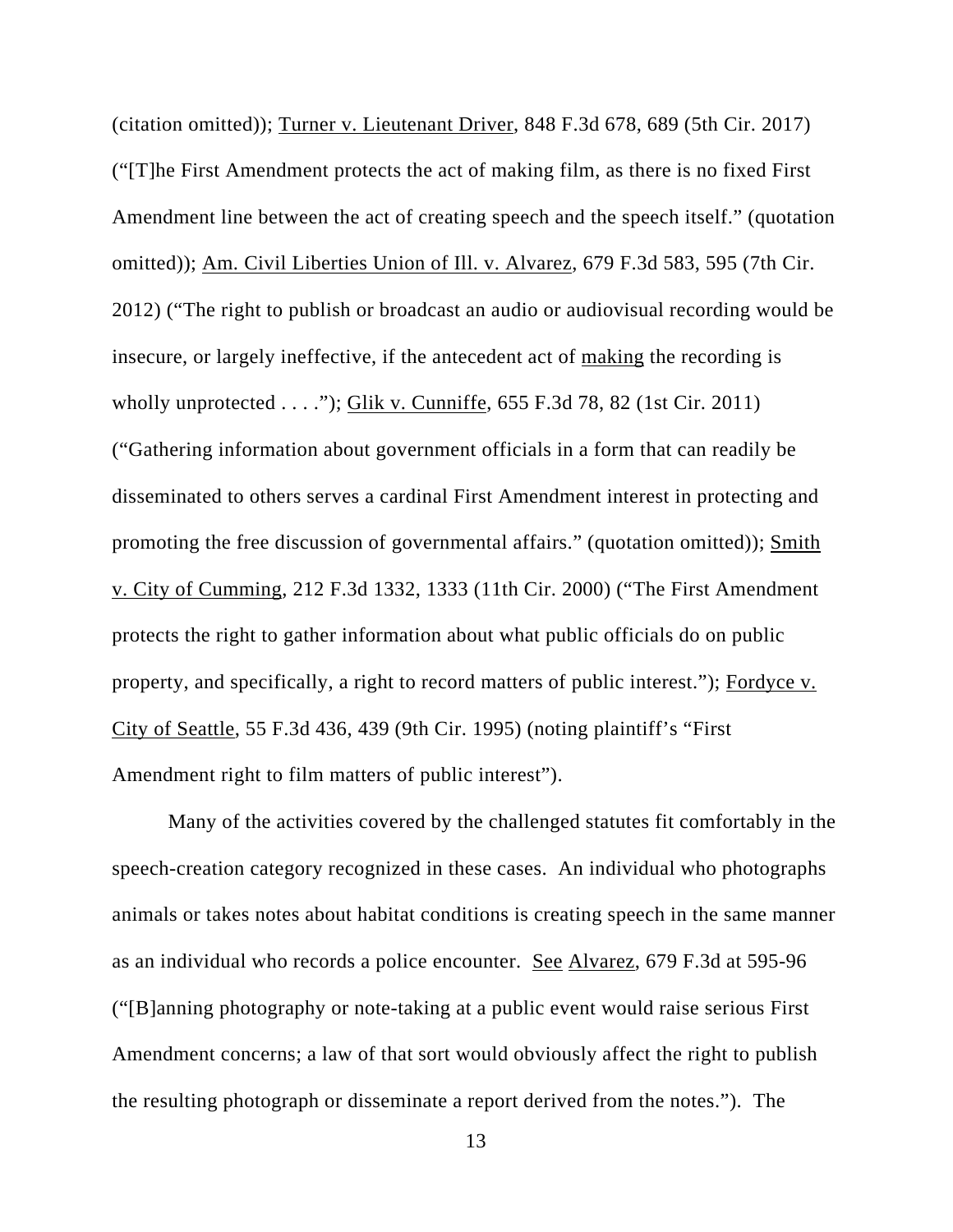statutes' application to taking "a sample of material," §§ 6-3-414(e)(i); 40-27- 101(h)(i), runs somewhat further afield of pure speech. But even as to samples, the statutes contain a speech-creation element. They apply only when coupled with the "recording of a legal description or geographical coordinates of the location of the collection,"  $\S$  6-3-414(e)(i), 40-27-101(h)(i), which is information plaintiffs need to engage in environmental advocacy. Such a restriction "operate[s] at the front end of the speech process" and falls within the ambit of the First Amendment. Am. Civil Liberties Union of Ill., 679 F.3d at 596.

 Moreover, plaintiffs use the speech-creating activities at issue to further public debate. "There is practically universal agreement that a major purpose of the First Amendment was to protect the free discussion of governmental affairs . . . ." Ariz. Free Enter. Club's Freedom Club PAC v. Bennett, 564 U.S. 721, 755 (2011) (quotations and alteration omitted); see also Glik, 655 F.3d at 82 ("Freedom of expression has particular significance with respect to government because it is here that the state has a special incentive to repress opposition and often wields a more effective power of suppression." (quotation and alterations omitted)). We agree with the Seventh Circuit that "the First Amendment provides at least some degree of protection for gathering news and information, particularly news and information about the affairs of government." Am. Civil Liberties Union of Ill., 679 F.3d at 597.

This is not to say that all regulations incidentally restricting access to information trigger First Amendment analysis. In Zemel v. Rusk, 381 U.S. 1 (1965), the Court explained that the "right to speak and publish does not carry with it the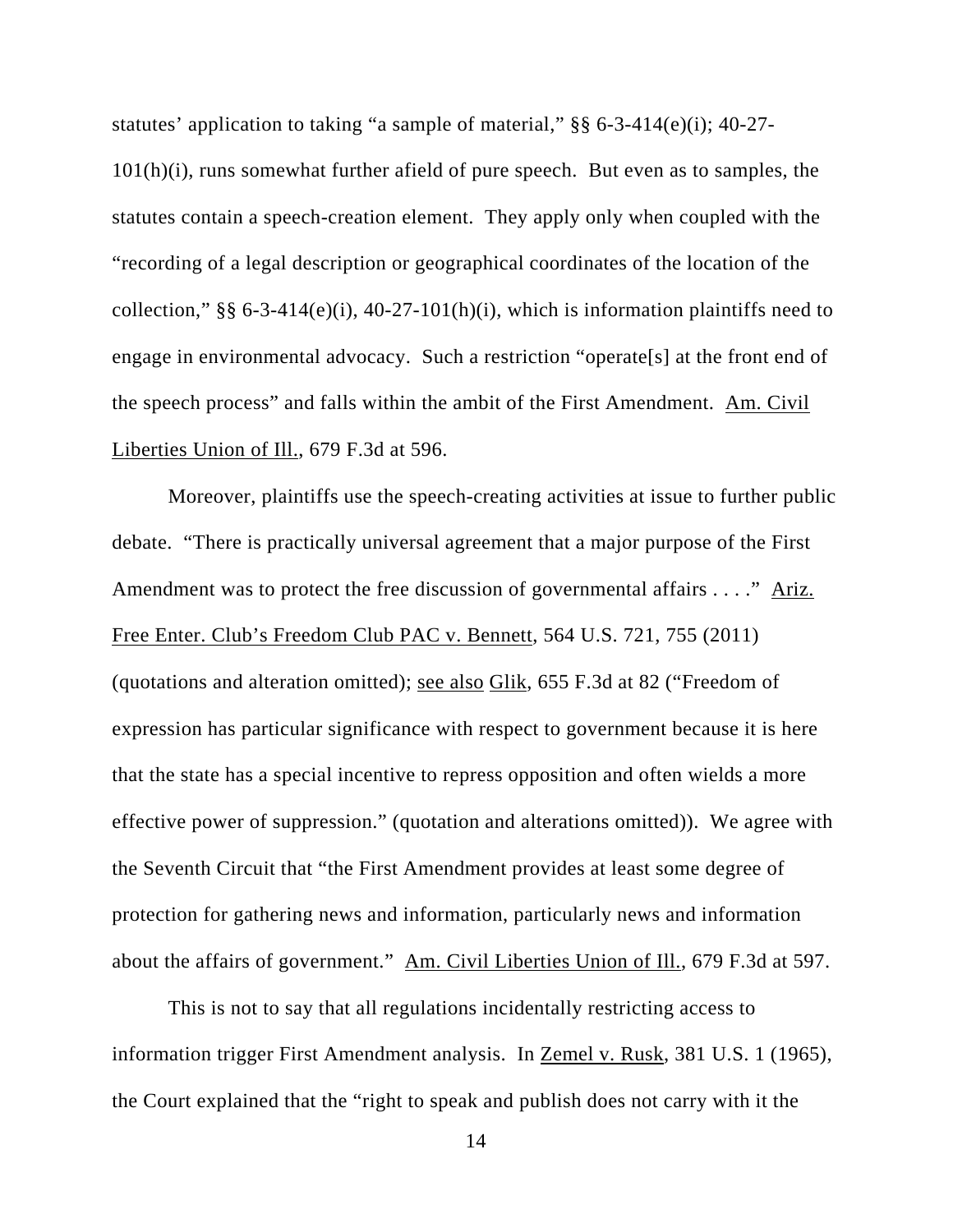unrestrained right to gather information." Id. at 17. That case concerned a ban on travel to Cuba, which plaintiff argued inhibited the "free flow of information" to citizens who "might acquaint themselves at first hand with the effects abroad of our Government's policies." Id. at 16. The Court held that the restriction did not implicate the First Amendment because "[t]here are few restrictions on action which could not be clothed by ingenious argument in the garb of decreased data flow." Id. at 16-17; see also Pell v. Procunier, 417 U.S. 817, 834 (1974) (rejecting argument that "the Constitution imposes upon government the affirmative duty to make available to journalists sources of information not available to members of the public generally").

 Had plaintiffs challenged Wyoming's general trespass statute as impairing their right to gather information, Zemel might control. There, the plaintiff asserted a First Amendment right to be exempt from an otherwise generally applicable law in order to facilitate speech indirectly limited by the law's travel restriction. In contrast, plaintiffs in this case contest the constitutionality of Wyoming's differential treatment of individuals who create speech. For Zemel to be analogous, the federal government there would have had to implement a law banning travel to Cuba for the purpose of writing about or filming what they observe. The challenged statutes apply specifically to the creation of speech, and thus we conclude they are subject to the First Amendment. See Brown, 564 U.S. at 793 n.1.

**C**